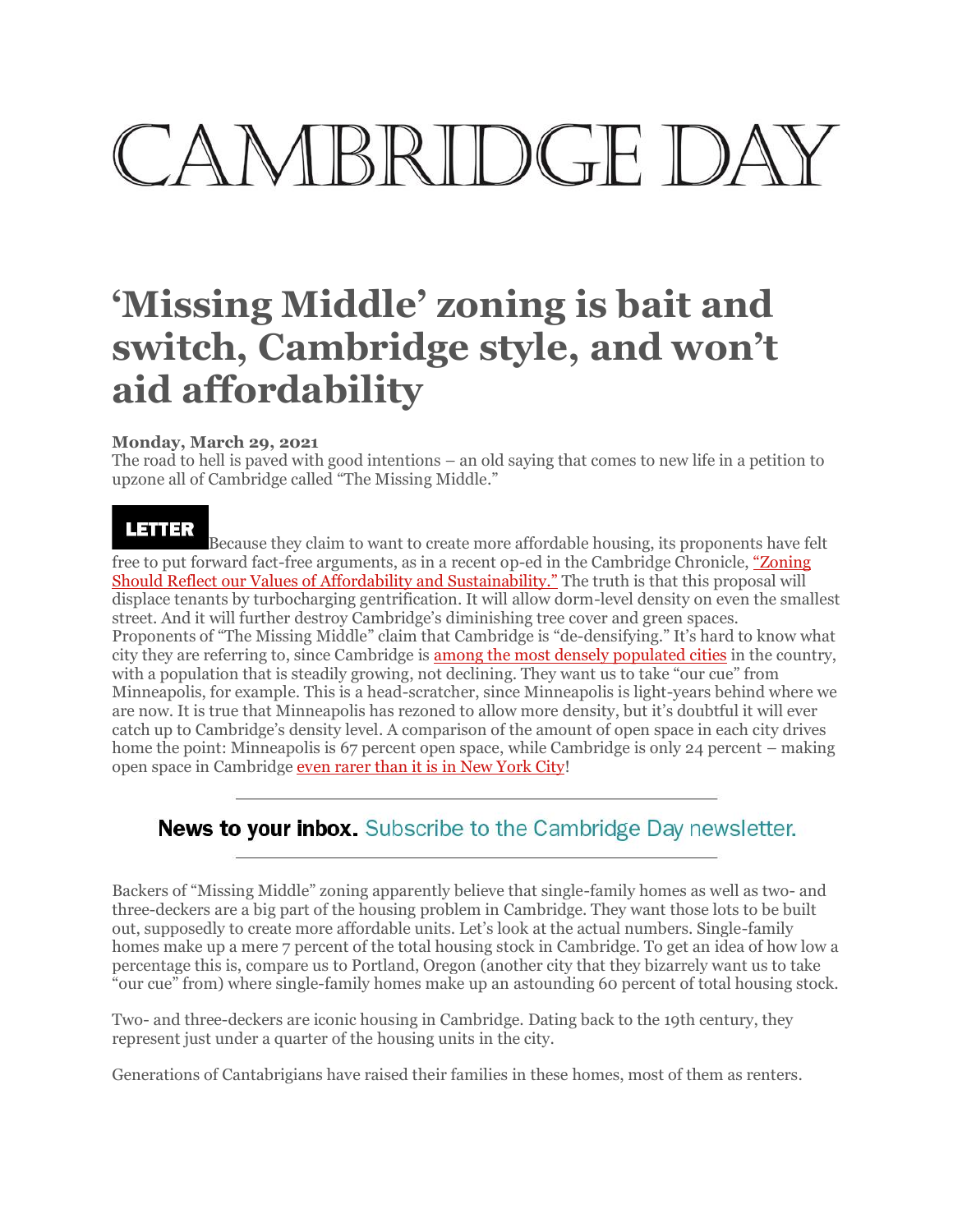Under the "Missing Middle" zoning proposal, these homes could be torn down and their tenants evicted. The economics of the upzoning would make these properties irresistible to developers: Tear down a triple-decker, build out the lot, build up to 40 feet and sell the resulting three units for millions of dollars. If you believe that won't happen, just consider that land and construction costs in Cambridge are among the very highest in the country; the way to make money in Cambridge on small lots is to build as big as possible and to sell for as much as possible. And no development under 10 units is obligated to build even a single affordable unit. It would be a modern-day [land rush](https://www.nahb.org/advocacy/industry-issues/land-use-101/What-is-the-Missing-Middle-of-Housing) that [makes units more expensive, n](https://www.nahb.org/advocacy/industry-issues/land-use-101/What-is-the-Missing-Middle-of-Housing)ot less. As a spur to endless construction, no wonder that "Missing Middle" zoning has been embraced by real estate interests and is a top priority of the [National](https://www.nahb.org/advocacy/industry-issues/land-use-101/What-is-the-Missing-Middle-of-Housing) [Association](https://www.nahb.org/advocacy/industry-issues/land-use-101/What-is-the-Missing-Middle-of-Housing) of Home Builders.

Let's not overlook the effect on open space and the tree canopy. Slashing the space required between buildings means less open space and fewer mature trees. Under "Missing Middle" zoning, all setbacks (front, back and sides) are cut basically in half. Owners can also go up to 40 feet – the equivalent of a four-story building. Proponents promise that since "The Missing Middle" gets rid of the requirement of off-street parking, driveways would turn into gardens. That's a lovely dream, but developers look to their return on investment, and roughly two-thirds of households in Cambridge have at least one car. We can wish that the cars all go away, but "Missing Middle" zoning means only that will be far more of them competing for the same number of on-street parking places.

In one moment of candor, proponents acknowledge that "Missing Middle" zoning won't actually help the situation in Cambridge without a guaranteed "public subsidy." In fact, they concede that without significant public expenditure, zoning for "Missing Middle Housing" will produce "neither MMH nor affordable units." Based on their own statement, it is difficult to understand why they want to open the floodgates before doing the hard work of getting the funds to make sure their proposal won't lead, in their own words, to "worsening the housing crisis."

There is one area in which we agree strongly with the backers of the zoning: Cambridge needs more affordable housing. Ironically, "Missing Middle," by making prices skyrocket, will only make that harder to achieve. As the pandemic passes, we need to look at city and commercial property that could be repurposed; we need to continue to support not-for-profit developers and homeownership programs; and we *must* protect current tenants.

To close with another wise saying: First, do no harm. "Missing Middle" zoning would do great harm to our neighbors and neighborhoods without adding to the affordable mix of housing. We urge the City Council to reject it.

#### **The Ca[mbridge](https://www.cambridgeday.com/tag/development/) Citizens [Coalition](https://www.cambridgeday.com/tag/affordable-housing/)**



# **2 Comments**

1. Angstromon Monday, March 29, 2021 at 8:21 am

Not responding to the whole thing, but it seems like you misread part of the op-ed you're responding to. The sentence was "Without this public subsidy guaranteed, \_we worry that requiring affordable units\_ will disincentivize sustainable multifamily development and we'll continue to see single-family homes produced under current zoning, producing neither MMH nor affordable units and worsening the housing crisis. "